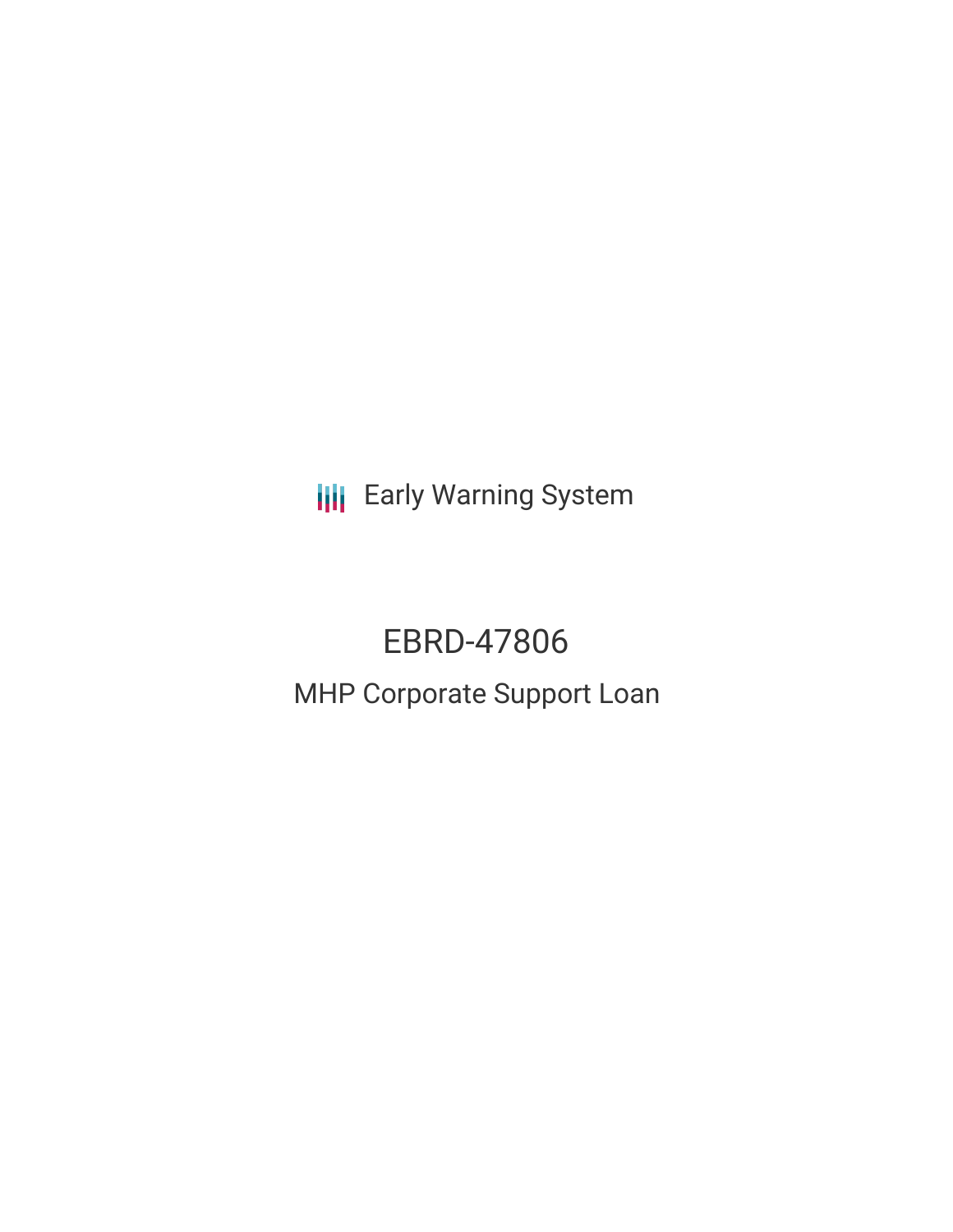

### **Quick Facts**

| <b>Countries</b>               | <b>Ukraine</b>                                          |
|--------------------------------|---------------------------------------------------------|
| <b>Financial Institutions</b>  | European Bank for Reconstruction and Development (EBRD) |
| <b>Status</b>                  | Active                                                  |
| <b>Bank Risk Rating</b>        | B                                                       |
| <b>Voting Date</b>             | 2015-10-28                                              |
| <b>Borrower</b>                | MYRONIVSKY HLIBOPRODUCT, PJSC                           |
| <b>Sectors</b>                 | Agriculture and Forestry, Industry and Trade            |
| <b>Investment Type(s)</b>      | Loan                                                    |
| <b>Investment Amount (USD)</b> | $$85.00$ million                                        |
| <b>Project Cost (USD)</b>      | \$303.00 million                                        |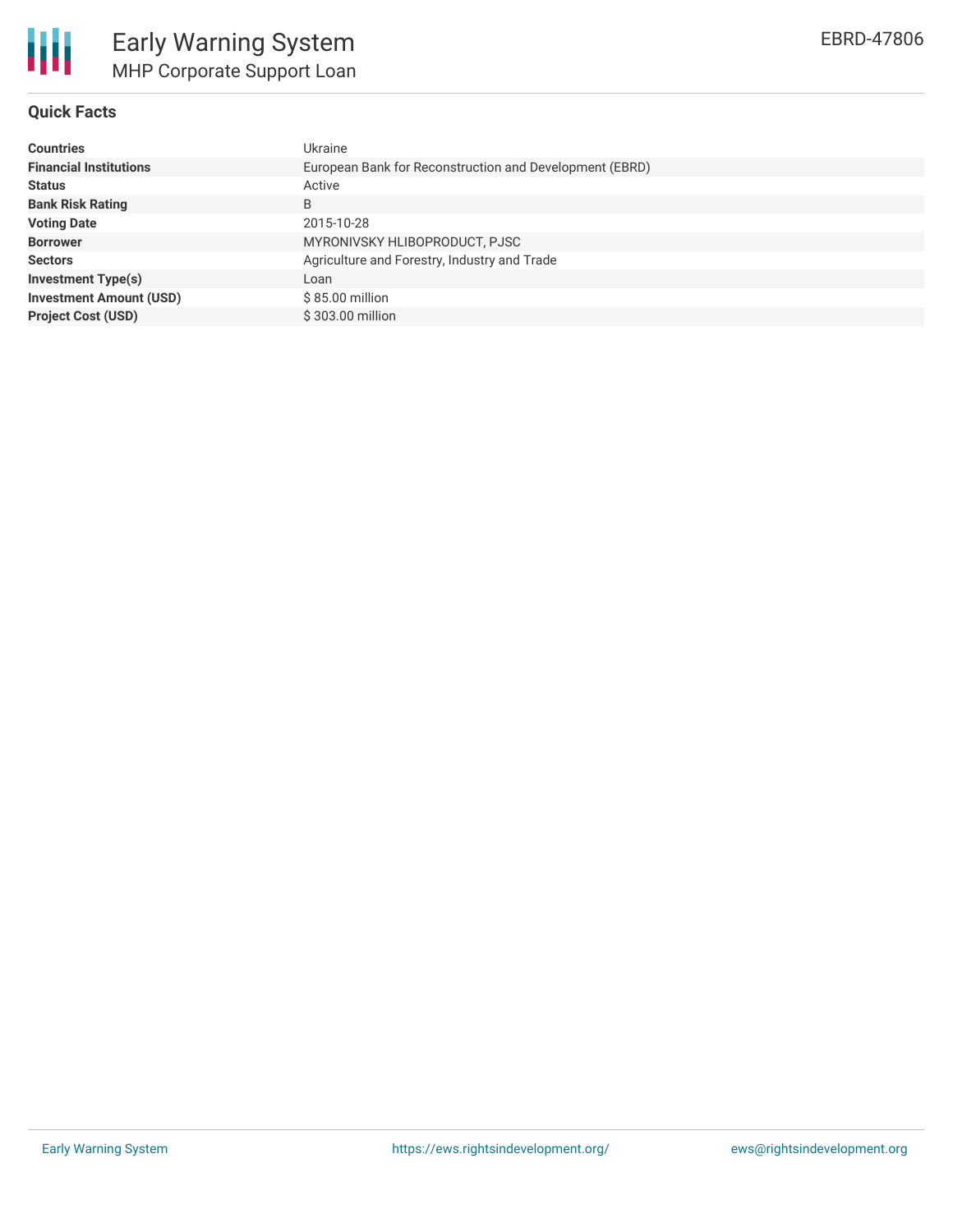

### **Project Description**

This project finances the growth of grains and oilseeds and the processing of these grains and oilseeds into raw material for fodder production, including the purchase of new agricultural equipment for crop farming as well as oilseed processing activities.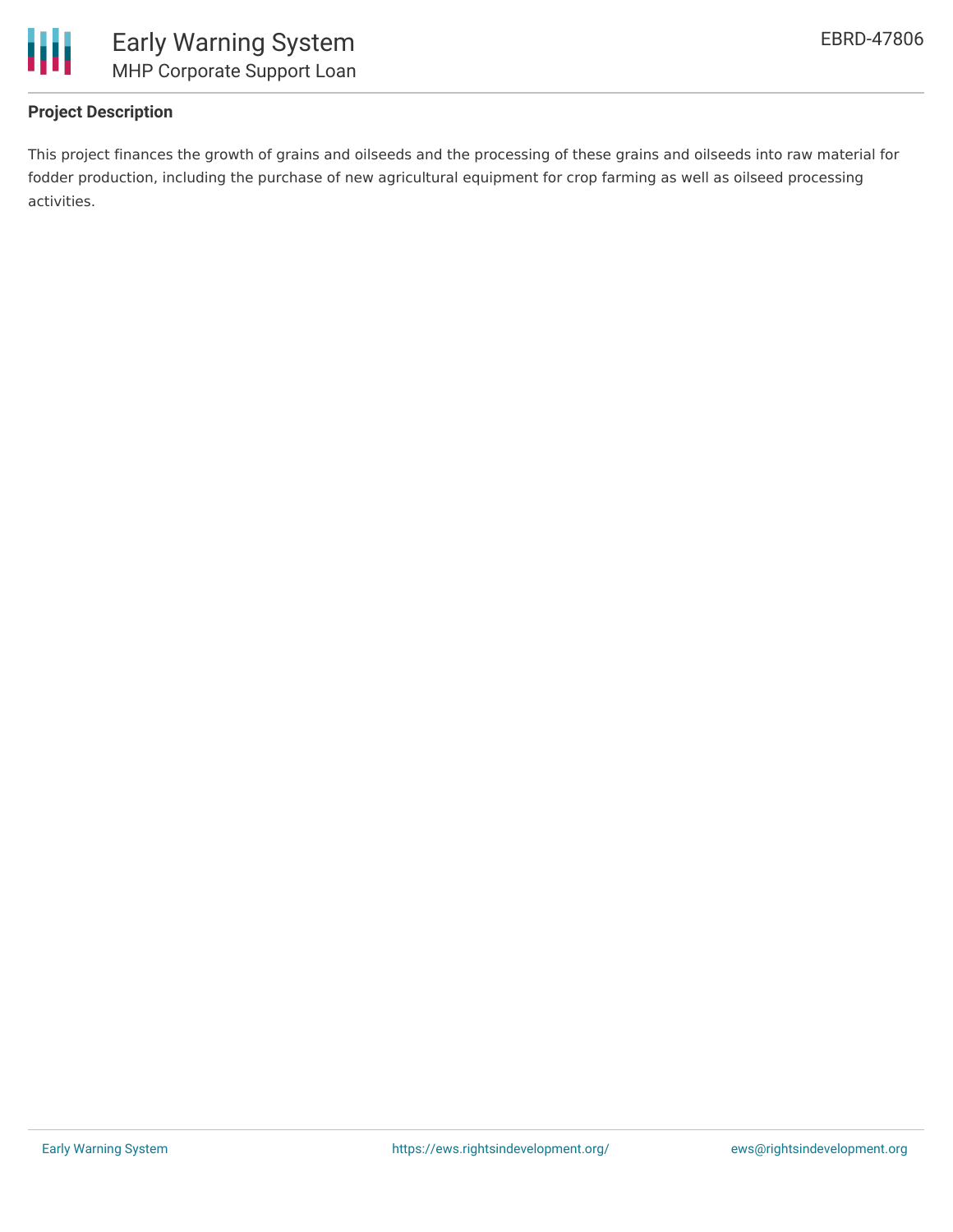

# MHP Corporate Support Loan

### **Investment Description**

European Bank for Reconstruction and Development (EBRD)

This project comprises of a loan to Myronivsky Hliboproduct, PJSC Group, a vertically integrated grain/fodder and poultry producer in Ukraine.